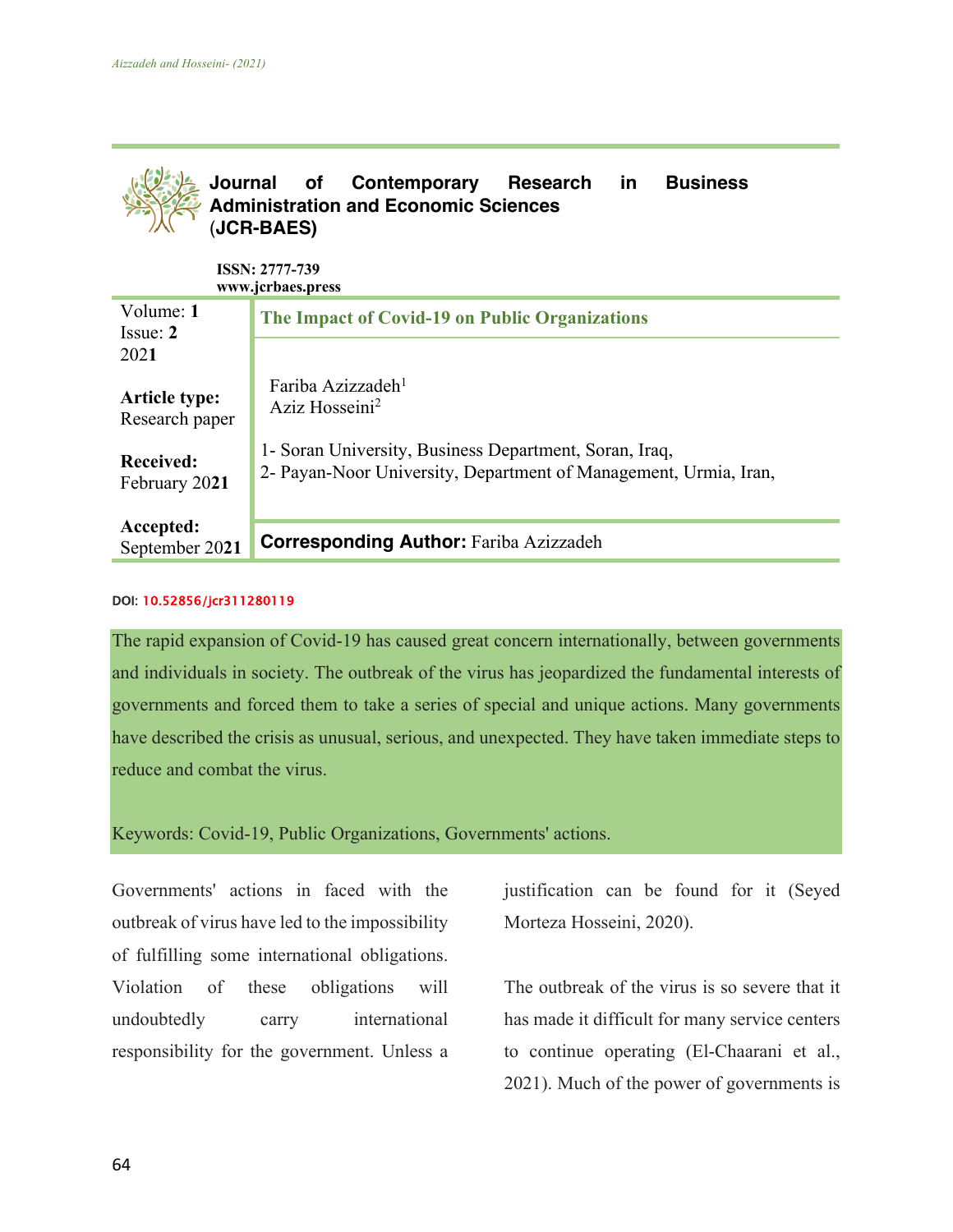focused on countering it. Governments' actions in this area have had a far-reaching impact on the global economy and supply chains and other trade relations between governments (Coco and Dias, 2020). In this regard, what is important is that the issue of governments facing a pandemic should be separated from political approaches and given independent management (Mehra, 2020).

With the growing prevalence of Covid-19, ideas for victim advocacy, the responsibility of government and public organizations are emerging (El-Chaarani, 2021). On one side of the issue is the government's commitment to the health of its citizens. On the other side, compensation for the costs imposed on individuals is incurred. Also, the responsibility regarding the lazy actions of governments in the field of confrontation and information is raised (Mehra, 2020). There is psychological damage to society caused by the imposed psychological burden. This anxiety will harm the mental health of the society (Alizadeh Fard and Saffarinia, 2019).

Public organizations and governments do not have unlimited possibilities to deal with all social disasters, including Covid-19, and are forced to prioritize. Citizens' expectations of the government after the outbreak of the Corona pandemic include the following: Compensation for financial damages

- Payment of ransom or compensation for the dead and injured

- Providing free medical facilities

- Forgiveness of government taxes on income Compensation for psychological damage - Predicting counseling centers

- Injecting a sense of hope in society

- Avoid irrational comments

- Transparency in information

3- Determining the relevant authorities in compensation (Mehra, 2020).

Restrictive actions by governments have led to delays in the implementation of foreign investment projects and the implementation of related commitments (Seyed Morteza Hosseini, 2020). Teleworking (Bagheri et al., 2020), increasing the budget to fight the pandemic, increasing government support packages to combat the corona, budget deficit (Padash and Akbari-Saeed Ghorbani, 2020) have been among the effects of Covid-19 on public organizations and governments. The emergence of spontaneous virtual networks to solve citizens' problems (Azizzadeh et al., 2013; Azizzadeh et al., 2016) in the field of pandemics, remote management, the emergence of new public organizations in the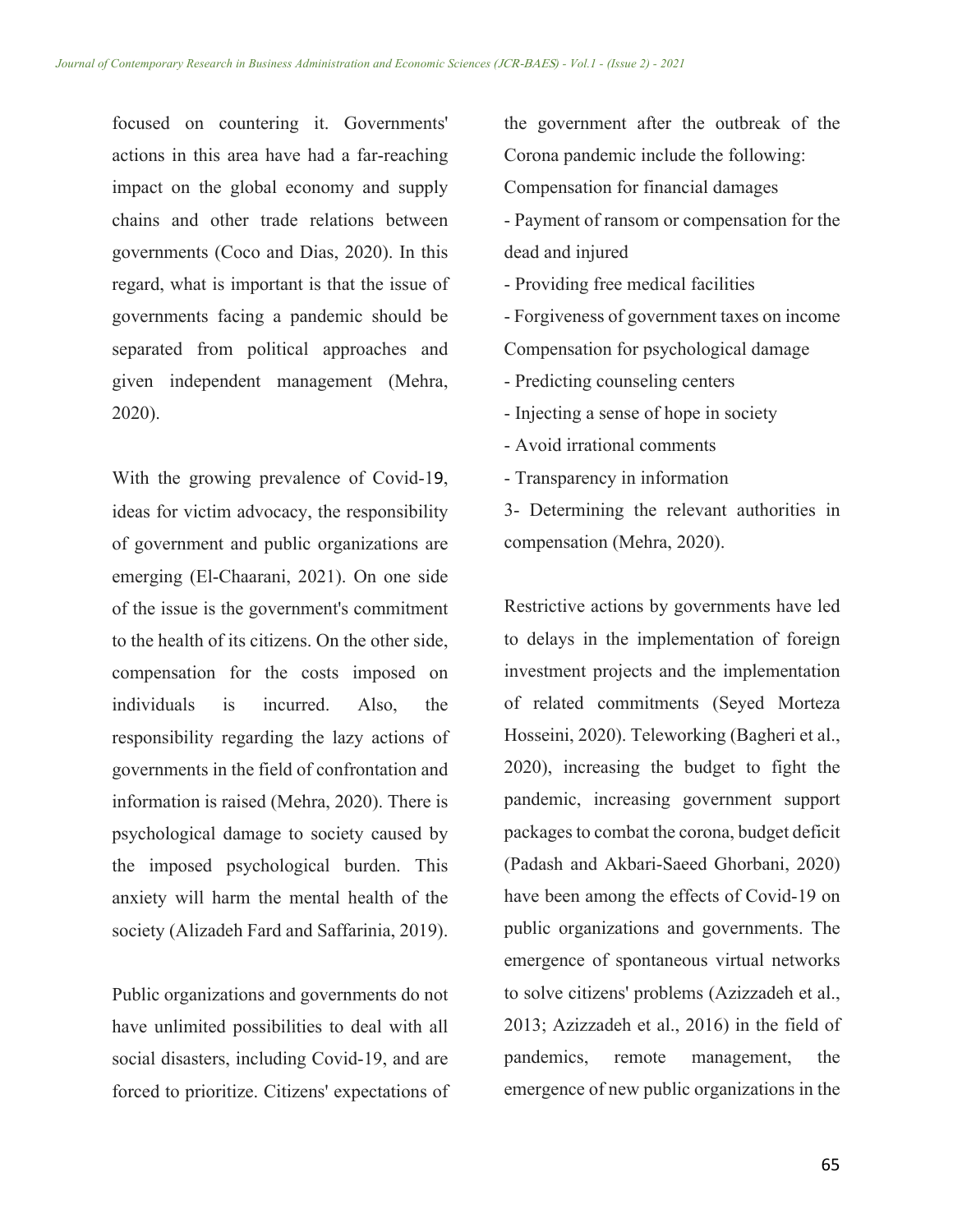field of education, treatment, and situation control are also among the effects of Covid-19 on public organizations and the government.

Many public organizations have been influenced by Covid-19. These organizations are divided into two categories. They are a group of organizations that are responsible for compensating the financial and moral damage of citizens to an emerging pandemic. There are other groups of organizations whose activities have changed due to the advent of Covid-19.

1- Public organizations to compensate for the damages caused to the citizens - Ministry of Health and healthcare

organizations

- Welfare and support organizations
- Social security organizations

2- Public organizations whose activities have been affected by a pandemic

- Tax organizations
- Government budget

- Structure of government organizations

(tendency to use virtual structures)

- Customs and its activities

## **Conclusion**

This research paper discusses the effects of Covid-19 on government and public

organizations. Public organizations were also divided into two categories according to their function and how faced Covid-19. The first category is public organizations that exist to deal with the effects of Covid-19 and the second category are organizations affected by the emergence of the pandemic. For future researchers, it is recommended to use the qualitative method (Azizzadeh and Pourranjbar, 2020) or the quantitative method (Alizadeh Fard and Saffarinia, 2019) or a combination of them to identify problems related to the effects of Covid-19 on public organizations.

## **References**

1.Alizadeh Fard, S. and Saffarinia, M. (2019). Predicting mental health based on anxiety and social correlation due to coronary heart disease. Social Psychology Research, vol. 9, n°36, p.129-141. http://www.socialpsychology.ir/article\_1055 47.html

2.Azizzadeh, F., Latifi, Y., and Azizzadeh, S. (2016). Virtual Communities of Police Service Support: Providing SWOT Model in Line with the Order and Security. Online Journal of Communication and Media Technologies, vol.6,  $n^{\circ}$  4, p.166-180.

3.Azizzadeh, F., and Pourranjbar S. (2020). The causes of discharge against medical